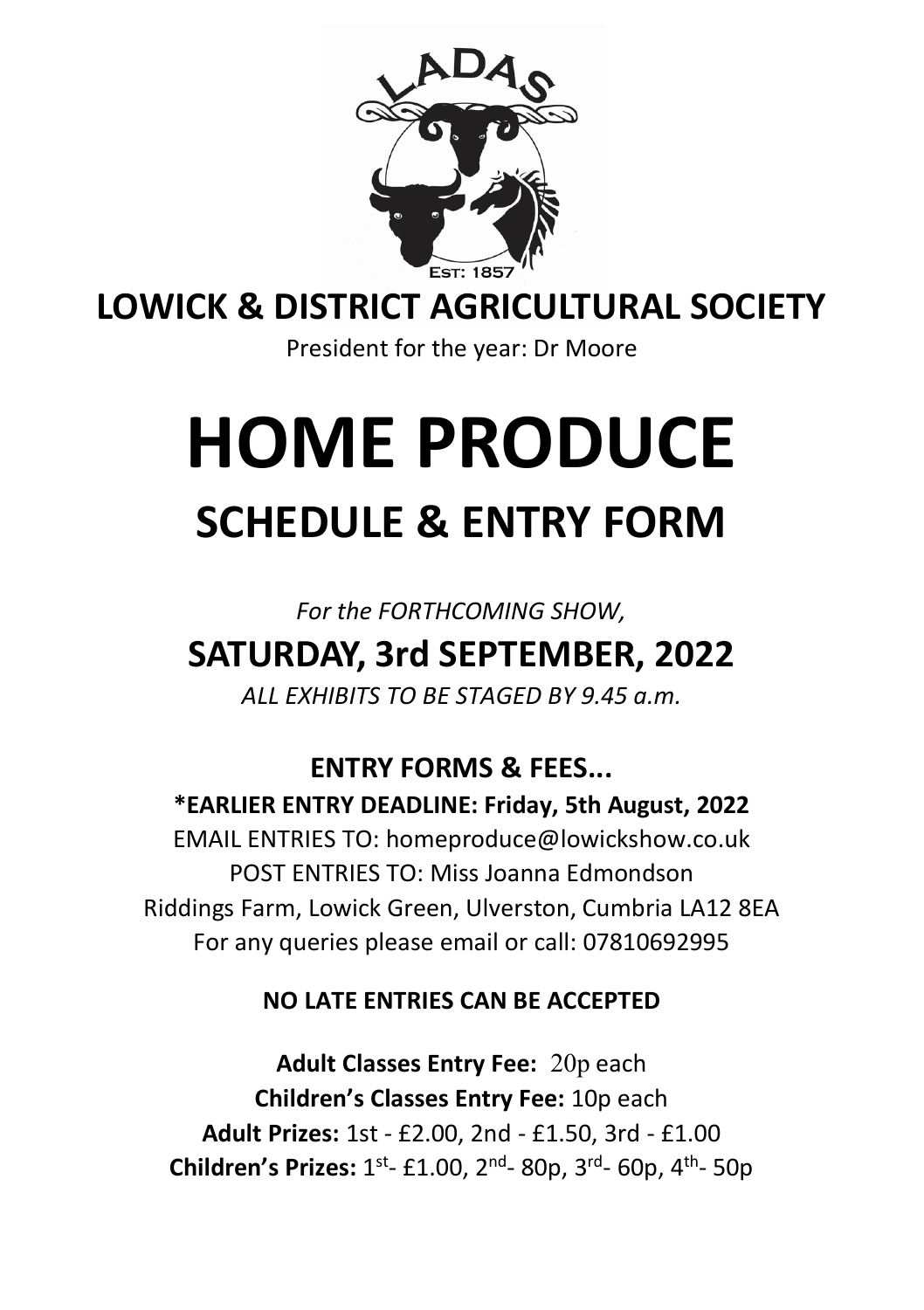#### **HOME PRODUCE (OPEN Classes)**

- 1 6 Hen eggs, *saucers provided. Prizes given by 'Esps Farm' Lowick*
- 2 Brown bread one loaf hand made<br>3 4 White plain buns
- 3 4 White plain buns<br>4 1 Round fruit cake
- 4 1 Round fruit cake<br>5 Chocolate cake, va
- 5 Chocolate cake, vanilla buttercream filling. No decoration or sugar
- 6 Sandwich cake, to be split and filled with raspberry jam. No decoration or

# sugar $\frac{7}{7}$

- 7 4 Fruit scones<br>8 1 Cake baked i
- 1 Cake baked in a loaf tin (decoration optional)

# *The MR. T. SHAW PERPETUAL TROPHY (1st Prize)*

- 9 4 Pieces of gingerbread<br>10 4 Cookies (one variety)
- 4 Cookies (one variety)
- 11 4 Muffins (one variety)<br>12 4 pieces of currant past
- 12 4 pieces of currant pasty, short pastry<br>13 Apple pasty baked on a plate, short pa
- 13 Apple pasty baked on a plate, short pastry<br>14 Savoury quiche
- 14 Savoury quiche<br>15 4 Pieces of milli
- 15 4 Pieces of millionaire shortbread. *Prizes given by 'The Bakehouse' Greenodd*

#### *The Mrs. M. LONGMIRE TROPHY for most points in classes 1-15*

- 16 1 Jar of marmalade<br>17 1 Jar of Jemon chee
- 1 Jar of lemon cheese
- 18 Dish of rum butter, light<br>19 Dish of rum butter, dark
- 19 Dish of rum butter, dark<br>20 1 Jar of iam. *prizes given*
- 20 1 Jar of jam, *prizes given by Sparkbridge & Lowick W.I*
- 21 1 Jar of chutney
- *The Mrs. E. E. PHIZACKLEA TROPHY for most points in classes 16-21*
- 22 Homemade lemonade<br>23 1 Bottle of home-made
- 23 1 Bottle of home-made gin-based liqueur (please label)<br>24 1 Bottle of any home-made liqueur (please label)
- 1 Bottle of any home-made liqueur (please label)

*The MARY HOLME MEMORIAL PERPETUAL TROPHY for most points in classes 1-24*

#### **CHILDREN'S HOME PRODUCE (only open to parishes included in the rules)**

- 25 1 Decorated rich tea biscuit (decoration only to be judged). 0-7 years<br>26 Sandwich cake raspberry jam filling no decoration or sugar 0-16 ye
- 26 Sandwich cake, raspberry jam filling, no decoration, or sugar. 0-16 years<br>27 A Pieces of traybake (uncooked). 0-16 years, Prizes given by 'The Bakeho
- 27 4 Pieces of traybake (uncooked). 0-16 years. *Prizes given by 'The Bakehouse' Greenodd*
- 28 4 Chocolate crispy cakes. 0-7 years
- 29 4 Decorated plain cupcakes, decoration only to be judged. 8-16 years

*The RUTH ELLWOOD MEMORIAL MONEY PRIZE for best exhibit in classes 25-29*

*The MR. & MRS. G. HIGGIN PERPETUAL CUP for most points in classes 25-29*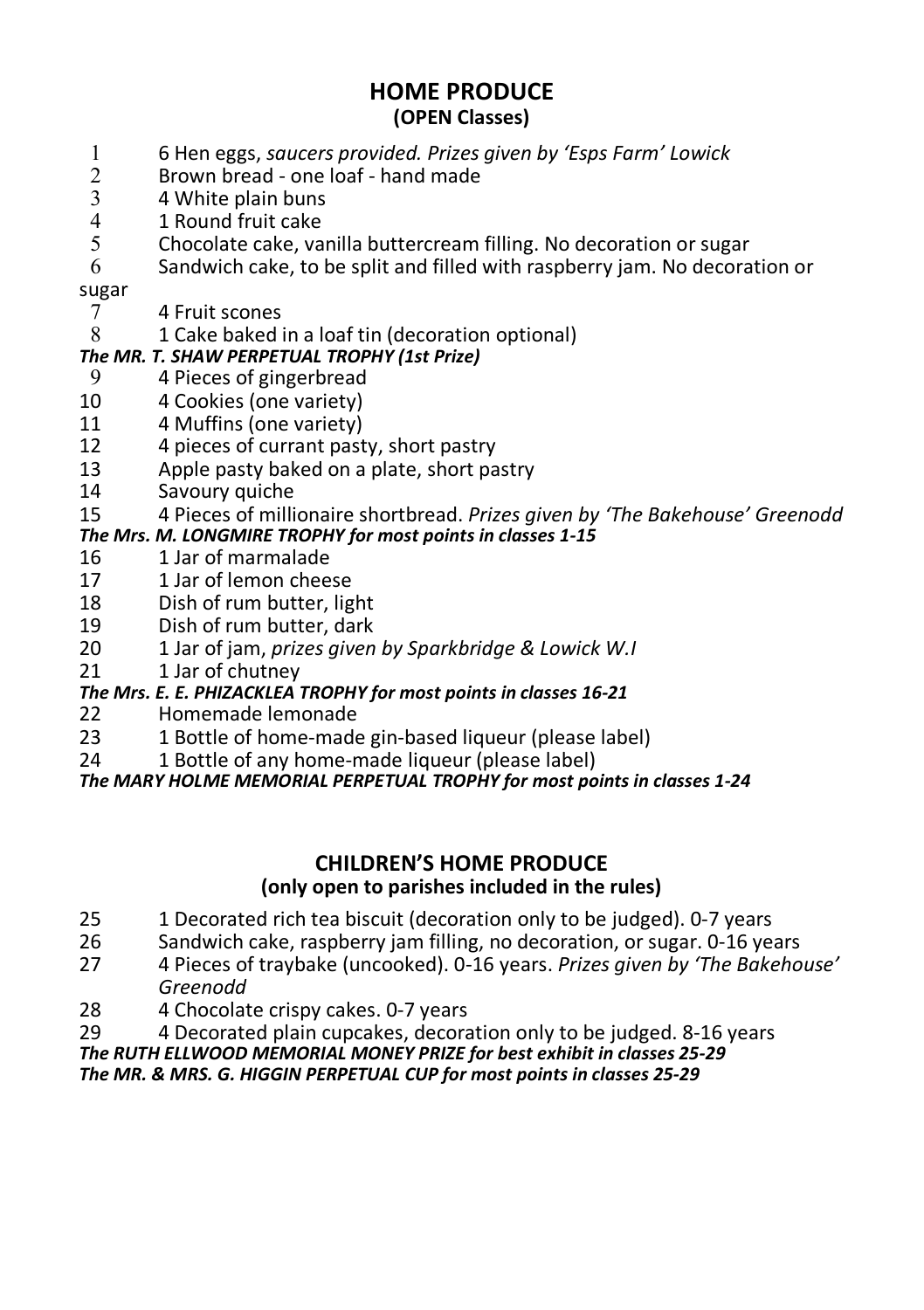# **HORTICULTURE (OPEN Classes)**

- 30 4 Potatoes
- 31 3 Beetroot trim tops to 4"<br>32 3 Carrots trim tops to 4"
- 32 3 Carrots trim tops to 4"<br>33 6 Runner beans
- 6 Runner beans
- 34 3 Onions raised from seed<br>35 3 Onions raised from sets
- 35 3 Onions raised from sets<br>36 2 Courgettes
- 36 2 Courgettes<br>37 5 Tomatoes
- 
- 37 5 Tomatoes<br>38 5 Cherry ton 38 5 Cherry tomatoes<br>39 Any vegetable not
- Any vegetable not already accounted for

*CORONATION JUG for best exhibit in classes 30-39*

- 40 5 Cooking apples
- 41  $\frac{1}{4}$  5 Dessert apples
- 42 A plate of soft fruit, one variety, plate not to exceed 6"<br>43 MEW Any animal or insect made from vegetables and
- 43 *NEW…* Any animal or insect made from vegetables and/or fruit

#### *The PETER SPENCER MEMORIAL PERPETUAL CHALLENGE TROPHY for most points in classes 30-43*

#### **N.B. Vases will be provided for Classes 43-51**

- 44 Vase of 3 dahlias cactus<br>45 Vase of 3 dahlias decora
- 45 Vase of 3 dahlias decorative or ball<br>46 Vase of 5 dahlias nom-nom
- 46 Vase of 5 dahlias pom-pom
- 47 Vase of herbaceous perennials 6 stems mixed not specified<br>48 Vase of herbaceous perennials 6 stems 1 variety not specific
- 48 Vase of herbaceous perennials 6 stems 1 variety not specified<br>49 Vase of annuals mixed not specified
- 49 Vase of annuals, mixed, not specified<br>50 Vase of annuals, one variety, not spec
- 50 Vase of annuals, one variety, not specified<br>51 1 Gladiolus
- 51 1 Gladiolus<br>52 1 Single ste
- 52 1 Single stem- any flower<br>53 Flowering pot plant
- Flowering pot plant

#### *PERPETUAL CHALLENGE TROPHY Presented by the late Captain C. G. and Mrs. H. Lowden for most points in classes 30-53*

#### **N.B. Vases will not be provided by the society for Classes 54-58**

- 54 1 Rose
- 55 4 Roses
- 56 3 Stems floribunda<br>57 2 Roses
- 57 2 Roses<br>58 A Bowle
- 58 A Bowl of roses

*The DR. J.H. MATHER MEMORIAL PERPETUAL CHALLENGE TROPHY for most points in classes 54-58*

# **CHILDREN'S HORTICULTURE**

#### **(only open to parishes included in the rules)**

- 59 1 Cucumber
- 60 Most unusual shape (any vegetable)
- 61 4 Runner beans
- 62 4 Tomatoes
- Best cress head (GROWN in an egg shell with painted or coloured face) *egg must sit in an egg cup provided*

*LOWICK & DISTRICT AGRICULTURAL SOCIETY TROPHY - for most points in classes 59-63. Sponsored by Mr. & Mrs. J. Sutcliffe*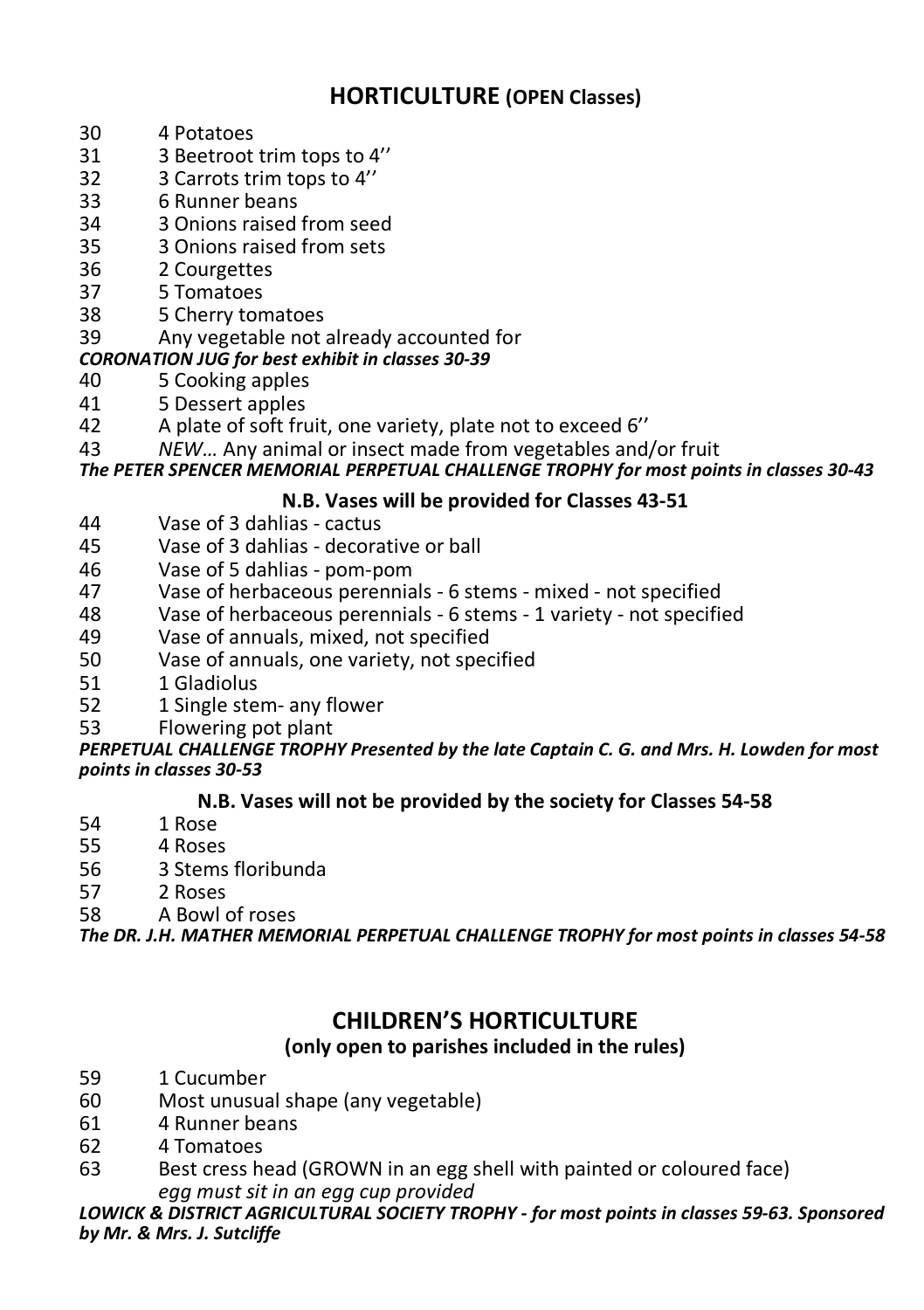# **FLOWER ARRANGEMENTS (OPEN Classes)**

All flowers to be fresh. No artificial unless stated.

64 All-round arrangement of flowers

#### *The MRS. H. V. SHUTTLEWORTH MEMORIAL PERPETUAL CHALLENGE TROPHY - for best all-round flower arrangement, class 64*

- 65 *NEW…* An arrangement on an evening bag
- 66 *NEW…* An arrangement in a teapot
- 67 *NEW…* 'Small but beautiful', an arrangement not exceeding 6"
- 68 Lady's shoulder spray<br>69 Gent's button hole
- 69 Gent's button hole<br>70 MEW #Novice Cla
- NEW... #Novice Class# (meaning you must not have won 1<sup>st</sup> prize in any of our floral art classes before) A table arrangement, overall size not to exceed 12''
- 71 *NEW…* An exhibit depicting a woodland walk, overall size not to exceed 12''

*TROPHY PRESENTED BY MR. & MRS. P. BROADLEY - for most points in classes 65-71*

### **PHOTOGRAPHY**

#### **(only open to amateur photographers within the parishes included in the rules)**

"Not mounted" to mean, photographs may have a backing board but the edges must not be visible.

- 72 *NEW…* 'A Door'- not mounted. 7" x 5" maximum
- 73 *NEW…* 'A non-native animal' – not mounted. 7" x 5" maximum
- 74 Portrait of a person. - not mounted. 7'' x 5'' maximum
- 75 *NEW*… 'A day at work'- not mounted. 7'' x 5'' maximum

# **CHILDREN'S PHOTOGRAPHY**

#### **(only open to amateur photographers within the parishes included in the rules)**

76 Your favourite photo– any subject 0-7 years. - not mounted 7" x 5" maximum<br>77 Your favourite photo– any subject 8-16 years - not mounted 7" x 5" maximur

Your favourite photo– any subject 8-16 years. - not mounted 7" x 5" maximum

*TROPHY Presented by Dr. & Mrs. A.C.I. Naylor - for best Colour Photograph in classes 76 & 77*

### **HANDICRAFTS (OPEN Classes)**

*All Handicraft items to be completed since the previous show or they will be disqualified.*

- 78 Any felted article<br>79 Article in counted
- 79 Article in counted thread work<br>80 An article in cross stitch
- 80 An article in cross stitch<br>81 Any knitted article in do
- 81 Any knitted article in double knitting<br>82 Any knitted article in 3 or 4 ply
- Any knitted article in 3 or 4 ply
- 83 Any knitted article using any wool not already specified above<br>84 Any crochet article, *Prizes given in memory of the late Mrs Low*
- 84 Any crochet article. *Prizes given in memory of the late Mrs Lowden*
- 85 A piece of embroidery<br>86 Home-made cushion
- 86 Home-made cushion<br>87 Article of glass painti
- 87 Article of glass painting<br>88 NEW A gift-wranned r
- 88 *NEW…* A gift-wrapped matchbox
- Any item of patchwork or quilting
- 90 Upcycled item, not to exceed 14''
- 91 Article of any craft not already specified

*SPECIAL "JUBILEE DISTRICT TROPHY" PERPETUAL - for best exhibit in class 91*

- 92 Painting
- 93 Sketch or drawing in any median

*The MRS. S. TAYLOR TROPHY - for best item in handicraft section made by a senior citizen LOWICK & DISTRICT AGRICULTURAL SOCIETY PERPETUAL CHALLENGE TROPHY for most points in classes 78 - 93*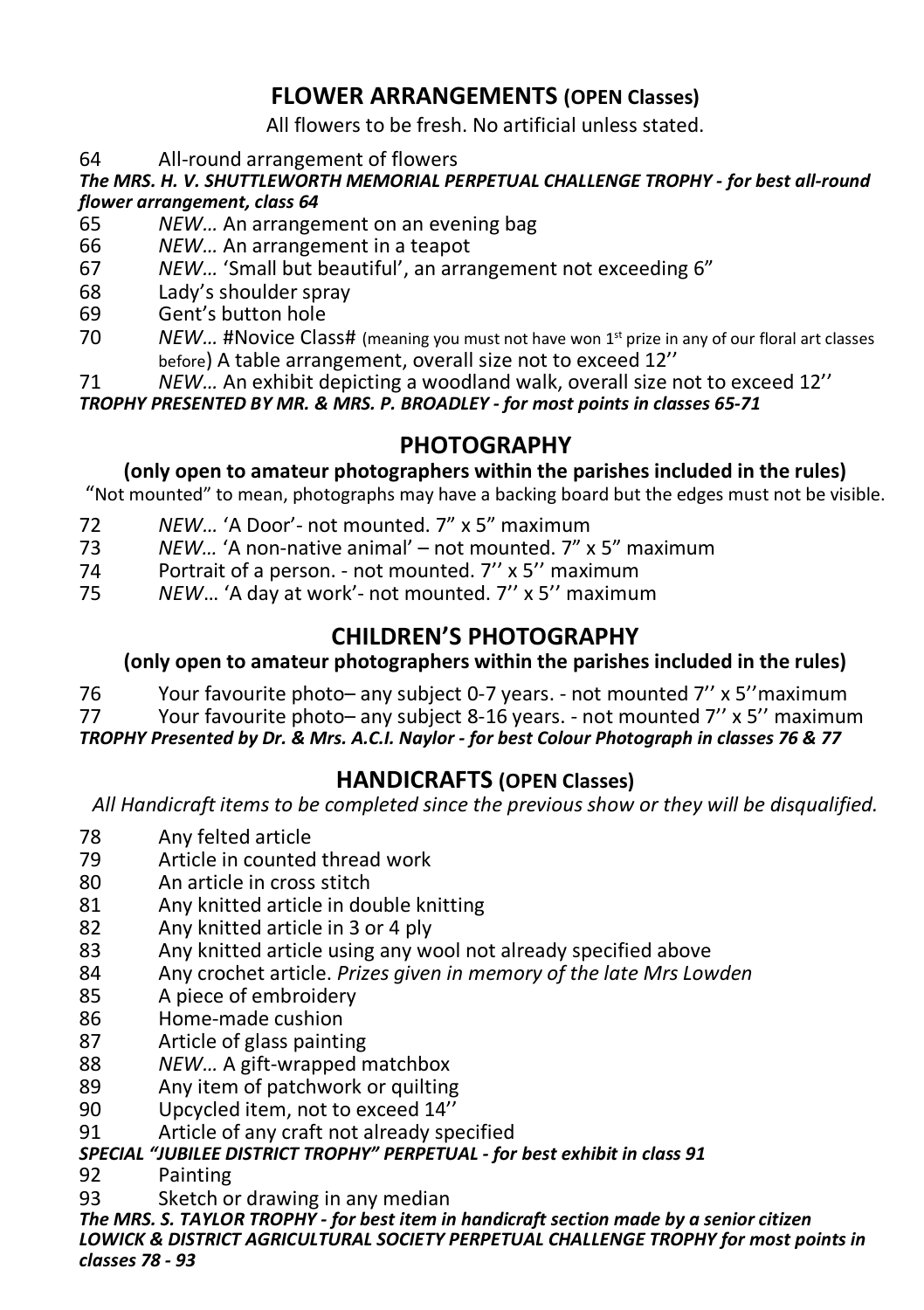# **CHILDREN'S CLASSES**

#### **(only open to parishes included in the rules)**

#### **Age of child to be stated on each article**

- 94 Button-hole of garden flowers. 0-16 years. *Prizes given in memory of the late Mrs. W. Edmondson*
- 95 An egg cup of flowers. 0-16 years
- 96 A jam jar of flowers and fruit. 0-11 years
- Miniature garden on a plate, not exceeding 10". 0-11 years. *Prizes given by Mrs Edna Edmondson for classes 95-97*
- 98 Any animal or insect made from vegetables and/or fruit. 0-7 years
- 99 Any animal or insect made from vegetables and/or fruit. 8-16 years<br>100 NEW... Edible necklace. 0-16 years. Prizes given by Mr. & Mrs. J. J. To
- 100 *NEW…* Edible necklace. 0-16 years. *Prizes given by Mr. & Mrs. J. J. Towers*
- 101 Farmyard not exceeding 12''. 0-11 years
- Model made in lego (not in kit form) not exceeding 12" Diameter. 0-16 years. *Prizes given by Mrs Baumber*
- 103 Robot made from undecorated recyclable items. 0-7 years<br>104 Robot made from undecorated recyclable items. 8-16 years
- 104 Robot made from undecorated recyclable items. 8-16 years<br>105 NEW... Decorated wooden spoon. 0-7 years
- 105 *NEW…* Decorated wooden spoon. 0-7 years
- 106 Decorated welly. 8-16 years<br>107 Paper plate, decorated using
- 107 Paper plate, decorated using any media, must not change shape. 0-7 years<br>108 General handicraft. 0-7 years
- 108 General handicraft. 0-7 years<br>109 General handicraft. 8-11 years
- 109 General handicraft. 8-11 years<br>110 General handicraft. 12-16 years
- General handicraft. 12-16 years

#### *"JUBILEE DISTRICT TROPHY" - for best exhibit in classes 108 - 110*

- 111 Drawing any subject. 0-7 years<br>112 Drawing any subject. 8-16 years
- 112 Drawing any subject. 8-16 years<br>113 Painting any subject 0-5 years
- 113 Painting any subject. 0-5 years<br>114 Painting any subject 6-11 year
- Painting any subiect. 6-11 years
- 115 Hand-written copy, of the lines stated from the nursery rhyme 'Five Little Speckled Frogs'. Copy as follows…

Five little speckled frogs, Sat on a speckled log, Eating the most delicious grubs. (no decoration). 0-7 years. *Prizes given in memory of Mrs. T. Harrison*

116 Hand-written Envelope, addressed to the following… Home Produce Secretary, Miss J Edmondson, Riddings Farm, Lowick Green, Ulverston, Cumbria LA12 8EA... 8 -11 years. *Prizes given in memory of Mrs. T. Harrison*

#### *MRS FRAZER MEMORIAL CUP for best effort in classes 115 and 116*

- 117 Hand-produced Poster, A4 size, to advertise Lowick Show 2023. 0-11 years
- Show day catalogue front cover, A5 size, black and white, cover must include text as follows…Lowick & District Agricultural Show/ 2nd September 2023/ Catalogue/ Price £1.50...0-16 years

#### *SPECIAL PRIZE OF £5.00 - given by Lowick House Print Workshop for most artistic exhibit in the Children's Section*

*The "ERNEST G. HOLME" CENTENARY YEAR PERPETUAL CHALLENGE CUP - for most points in classes 94 - 118*

*The PERCY TYSON MEMORIAL CHALLENGE CUP - for best exhibit in the Children's classes 94 - 118*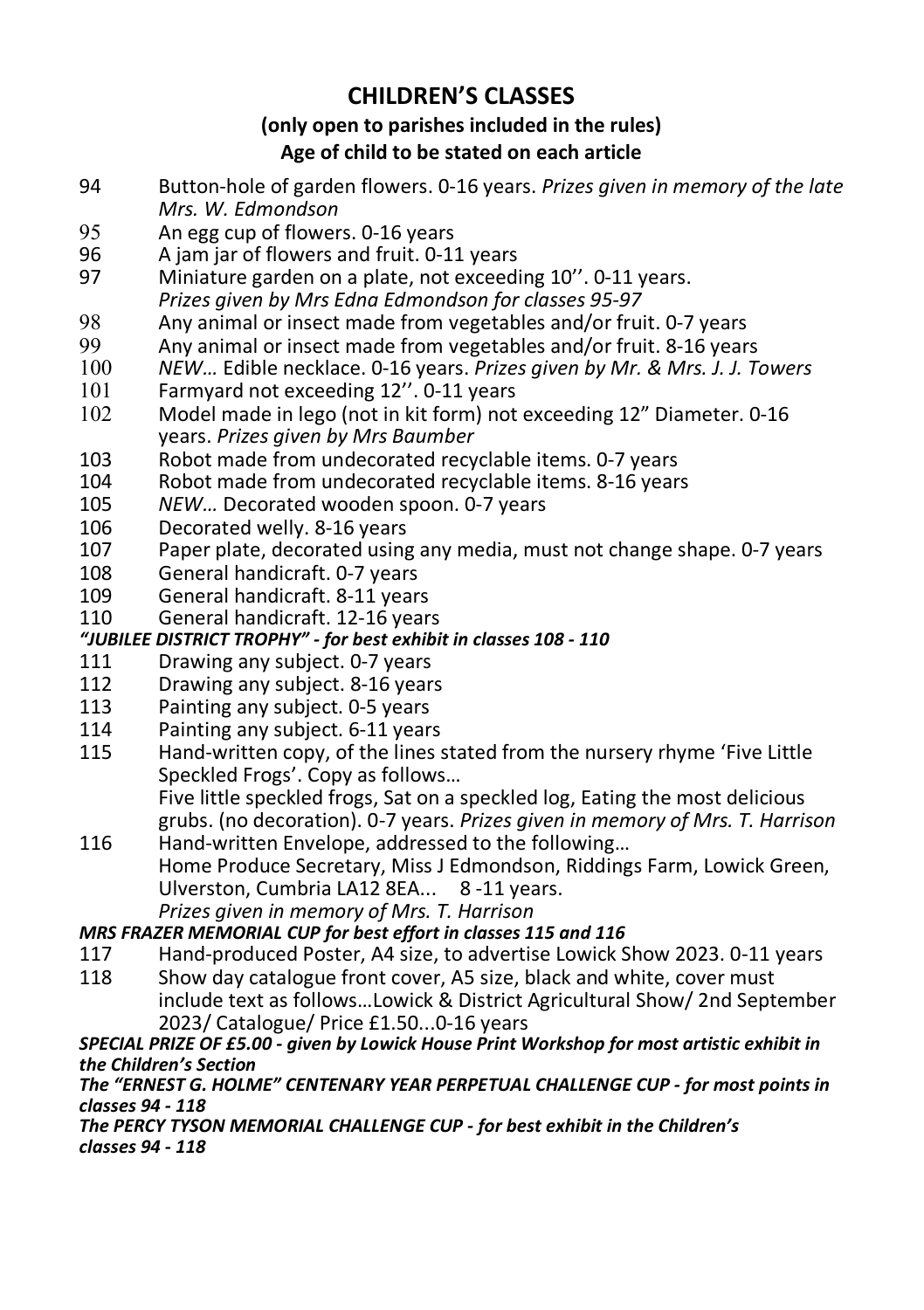# **RULES**

Some Classes are only open to exhibitors residing in the civil parishes of: Coniston, Woodland, Colton, Torver, Lowick, Egton, Osmotherley, Mansriggs, Askam and Ireleth, Lindal, Marton, Blawith, Subberthwaite and Heathwaite, Kirkby-in-Furness, Satterthwaite, Grizedale, Duddon and the Homesteads of Horrace, Harlock, Rathvale and Yewdale, and all children who are current pupils at Penny Bridge Academy, except in Classes shown as "Open".

Handicraft items are to be completed since the previous show.

The Committee will take the greatest care of all exhibits, but it is a condition of entry that the Committee are not to be held responsible for loss or damage or delay in return of exhibits.

We would like to thank all those sponsoring Home Produce and Handicraft Classes

### **ENTRY FORMS**

**ENTRIES CLOSE ON FRIDAY 5TH AUGUST 2022,** forms and fees must be sent to the Home Produce Secretary, Email: homeproduce@lowickshow.co.uk Post: Miss J Edmondson. Riddings Farm, Lowick Green, Ulverston, Cumbria LA12 8EA.

Cheques are payable to 'Lowick Agricultural Society'. Please enclose a SAE for admission tickets.

Alternatively, you can now pay your fees by BACS to:

Account Name: Lowick and District Agricultural Society, Account Number: 30089834, Sort code: 20-04-68. Please put a payment reference of 'HOME' + YOUR NAME.

For an online/downloadable form please visit the website www.lowickshow.co.uk

#### **ENTRY FEE DOES NOT INCLUDE ADMISSION TO THE SHOW**

*Data Protection Regulation: All personal details collected on this form are used for the purpose of entry only. We will not pass on you details to third parties. We may periodically send emails about information regarding the show.* 

### **ON SHOW DAY**

Labels should be collected at the Produce Tent on the morning of the Show. These should be filled in showing your full name, then sealed by the Exhibitor and attached to each exhibit according to the Class Number thereon. Please state child's age on the label for the judges to view.

**All exhibits must be displayed in the marquee by 9.45am and are to be removed between 4pm & 4.30pm.** After that time exhibits are left at owner's risk.

**TROPHIES,** these will be presented during the afternoon of the show day. For Trophies won through a point system the points are issued,  $1<sup>st</sup>=3$ points,  $2<sup>nd</sup>=2$ points,  $3<sup>rd</sup>=1$ points

**PRIZES MUST BE COLLECTED at the HOME PRODUCE TENT.** Prize Cards to be produced on Show Day at 4.00 pm